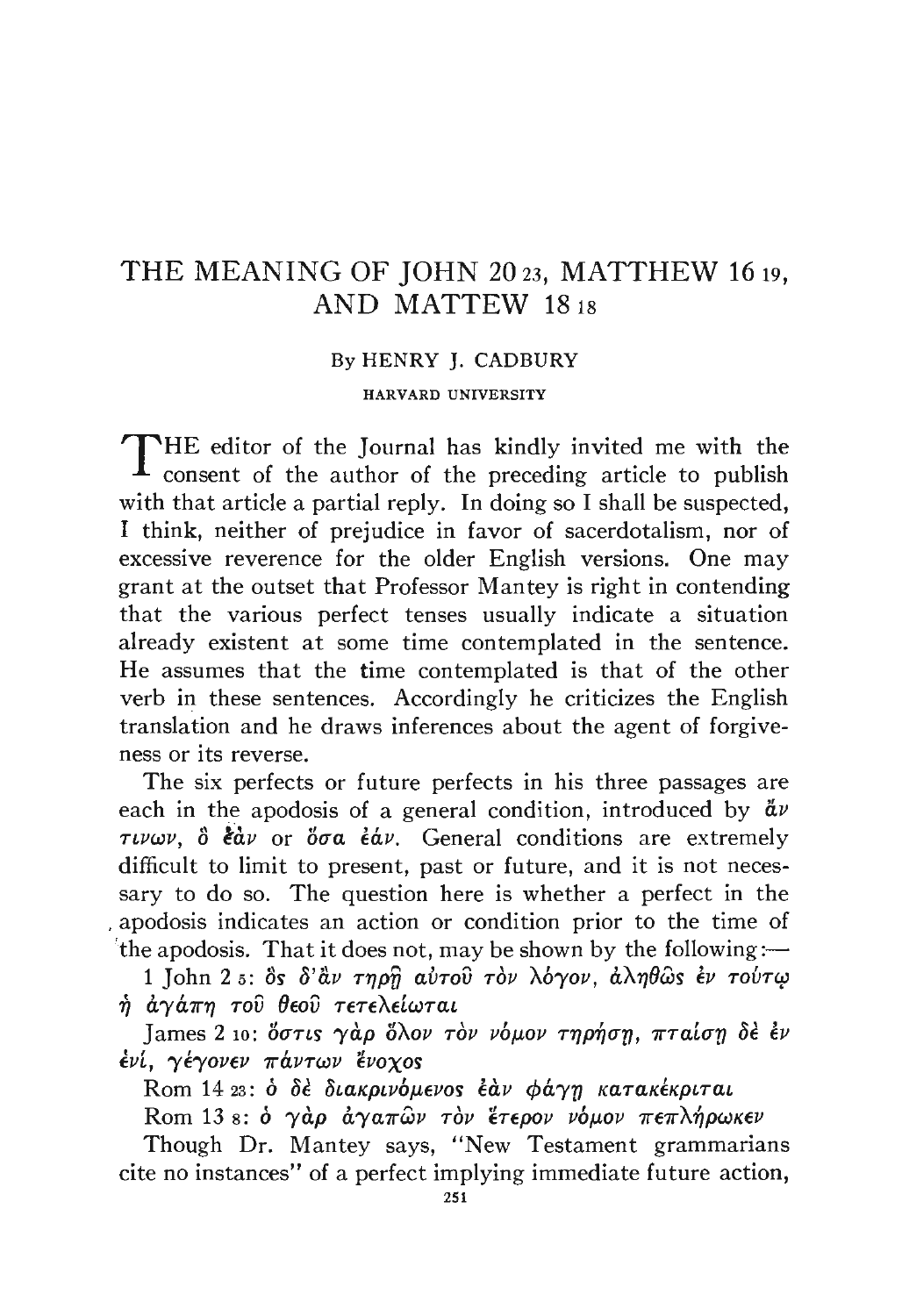Blass-Debrunner, 6. Aufl., 1931, §344, citing the first three examples, says:-"Das Perf. in allgemeinen Sätzen oder fingierten Beispielen ... futurisch." J. H. Moulton, *Prolegomena,*  p. 271, indexes a reference to Rom 14 23 as "vivid use for event yet future." (Contrast Dana and Mantey, *Manual Grammar,*  1927, 202.) Robertson, *Grammar of the Greek NT,* 1914, 897, includes all four of the above passages under "the gnomic present perfect" and three of them he regards as "proleptical" also (p. 898). The latter term is used by Burton, *Moods and 1 enses,* §50 of James 2 10. A future meaning of the perfect was accepted for some of these instances by Winer (Moulton's translation, 341; Thayer's translation, 273). Without choosing between the terms — futuristic, vivid, gnomic, proleptical, future — one may simply assert that the action or condition implied in the perfect is not necessarily prior to that of the other clause. Similar examples of this perfect exist both within the New Testament (e. g., the kindred Pauline passages, Rom 7 2 and 1 Cor 7 39) and outside it (e. g., Xen. *A nab.* i. 8, 12, and other examples of what Gildersleeve, *Syntax of Classical Greek,* I, 234, calls "perfect for future perfect," to be found in Kuhner-Blass §384, 5). Among them I should include John 20 23. Robertson, p. 1019, associates that passage with Rom 14 23 as evidence that the present perfect is used in the apodosis of a maxim. Why some grammarians entirely ignore the Johannine passage I do not know.

In the two passages of Matthew the future perfects seem to imply a permanent condition rather than a condition prior to the time of the relative clause. If they are not periphrastic they may well mean, "Whatever you bind or loose on earth will prove thereafter to have been bound or loosed in heaven." According to Goodwin, *Syntax of the Moods and Tenses,* 1890, the future perfect "denotes that an action will be already finished at some future time" (§77), "often denotes the continuance of an action, or the permanence of its results, in future time" (§78), "sometimes denotes certainty or likelihood that an action will *immediately* take place" (§79). *].* M. Stahl, *Kritischhistorische Syntax des griechischen Verbums,* 1907, 143 f., also recognizes that "das Futurum des extensiven Perfektums wird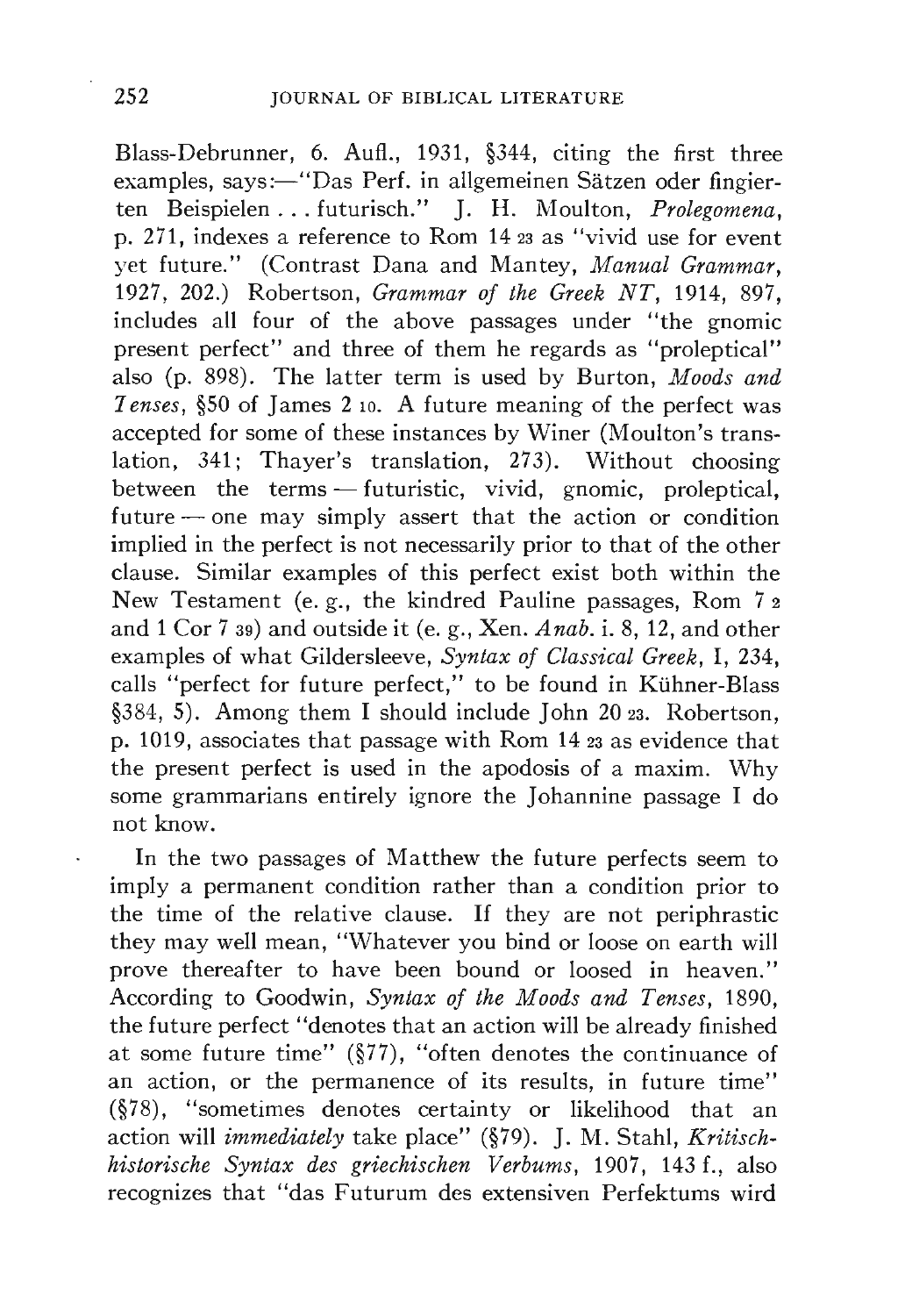ganz besonders zur Bezeichnung eines sicheren und sofortigen Eintretens gebraucht." In contrast with the kind of perfect we have assigned to John 20 23, a perfect which Stahl calls "futurales Perfektum mit dem Sinne des sofortigen und sicheren Eintretens" (p. 117, 1, 2), he says: "Dieses Perfektfuturum unterscheidet sich von den futuralen Perfektum nur dadurch, dass bei ihm das Zukünftige auch zum formalen Ausdrucke gelangt."

Obviously English and Greek differ so in idiom that the nuance of such Greek terms can rarely be rendered adequately by any plain English tense form. Though we have a future perfect in English its place is colloquially taken by the simple future. General conditions, which all three of the passages under review are, have in the apodosis according to English idiom usually either a present or a future. In the three passages the simple future seems to me as adequate as any simple English translation can be.

tratus. We have in Mark  $4 \frac{39}{\pi} \frac{\pi \epsilon \phi \mu \omega \sigma \rho}{\omega \sigma \rho}$  and in Luke 12 35 the If, however, instead of translating we have recourse to paraphrase, I would suggest for Matthew's future perfects an expression "shall be once for all" and for John's perfects "shall be at once." So E. A. Abbott, *Johannine Grammar,* 1906, §2517 f. Alfred Plummer, one of the very few commentators to note the tense in John 20 23, suggests *(Cambridge Greek Testament,* cf. *Cambridge Bible)* that "the force of the perfect is 'are *ipso facto* **remitted**'—'are *ipso facto* retained.' " The — to us curious – perfect imperative in Greek presents the same problems of translation. It is classical, and also later. For example,  $\pi \epsilon \pi \omega \sigma$  is found in Demosthenes, Alciphron, Lucian, Philosperiphrastic  $\ell \sigma \tau \omega \sigma \alpha \nu$   $\pi \epsilon \rho \iota \epsilon \sigma \mu \epsilon \nu \alpha \iota$ . Here too the perfects may be durative or in the former case instantaneous. But the time, as Robertson says, p. 908, "is, of course, really future."

The argument which Dr. Mantey wishes to draw from the perfects and future perfects of these verses is that since in his view the forgiveness, etc., is spoken of as prior to the time of the conditional clause, it does not originate with the act or the actor of that clause. This is why he urges that "according to the unanimous testimony of all Greek grammarians, the perfect